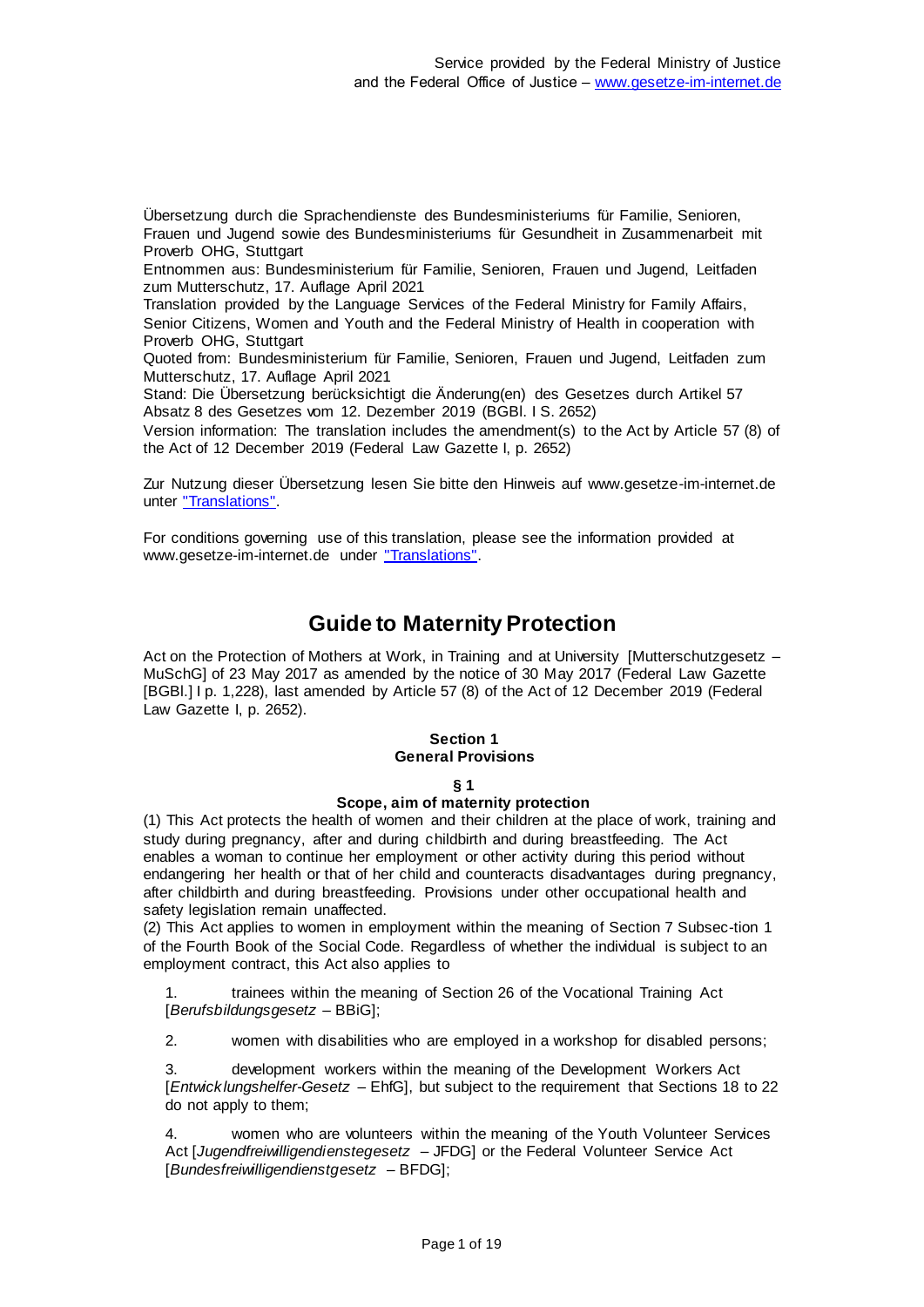5. women who are members of a religious cooperative, deaconesses or members of a comparable community who hold a permanent position or a position based on a secondment contract, also during a period of practical training;

6. women who work from home and those of equivalent status within the meaning of Sections 1 and 2 of the Home Work Act [Heimarbeitsgesetz – HAG], insofar as they work continuously, but subject to the requirement that Sections 10 and 14 do not apply to them and that Section 9 Subsections 1 to 5 are to be applied to them accordingly;

7. women who are to be regarded as having a status similar to that of an employee due to their economic dependence, but subject to the requirement that Section 18, Section 19 Subsection 2 and Section 20 are to be applied to them; and

8. school pupils and university students, insofar as the training organisation stipulates the place, time and structure of the course or if the pupils and students are taking a mandatory internship that forms part of their school or university education, but subject to the requirement that Sections 17 to 24 do not apply to them.

(3) The Act does not apply to female civil servants and judges. The Act likewise does not apply to female soldiers, even if the requirements of Subparagraph 2 are met, unless they work outside the area of responsibility of the Federal Ministry of Defence based on official orders or permission.

(4) This Act applies to any person who is pregnant, has given birth to a child or is breastfeeding. Subparagraphs 2 and 3 apply accordingly.

# **§ 2**

**Definitions**

(1) For the purposes of this Act, an employer is a natural or legal person or partnership with legal capacity that employs persons under Section 1 Subsection 2 Sentence 1. The following are equivalent to an employer:

1. the natural or legal person or partnership with legal capacity that trains women in the case of Section 1 Subsection 2 Sentence 2 Number 1 or for which female interns work in the case of Section 1 Subsection 2 Sentence 2 Number 1;

2. the organisation which operates the workshop for disabled people in the case of Section 1 Subsection 2 Sentence 2 Number 2;

3. the development service provider in the case of Section 1 Subsection 2 Sentence 2 Number 3;

4. the institution in which the voluntary service is performed under the Youth Voluntary Service Act or the Federal Voluntary Service Act in the case of Section 1 Subsection 2 Sentence 2 Number 4;

5. the religious cooperative or similar community in the case of Section 1 Subsection 2 Sentence 2 Number 5;

the contracting authority and intermediate supervisor of women in the case of Section 1 Subsection 2 Sentence 2 Number 6;

7. the natural or legal person or the partnership with legal capacity for which women work within the meaning of Section 1 Subsection 2 Sentence 2 Number 7; and

8. the natural or legal person or the partnership with legal capacity with which the training or internship contract has been concluded in the case of Section 1 Subsection 2 Sentence 2 Number 8 (training organisation).

(2) Employment within the meaning of the provisions set out below covers any form of activity that a woman engages in as part of an employment relationship under Section 1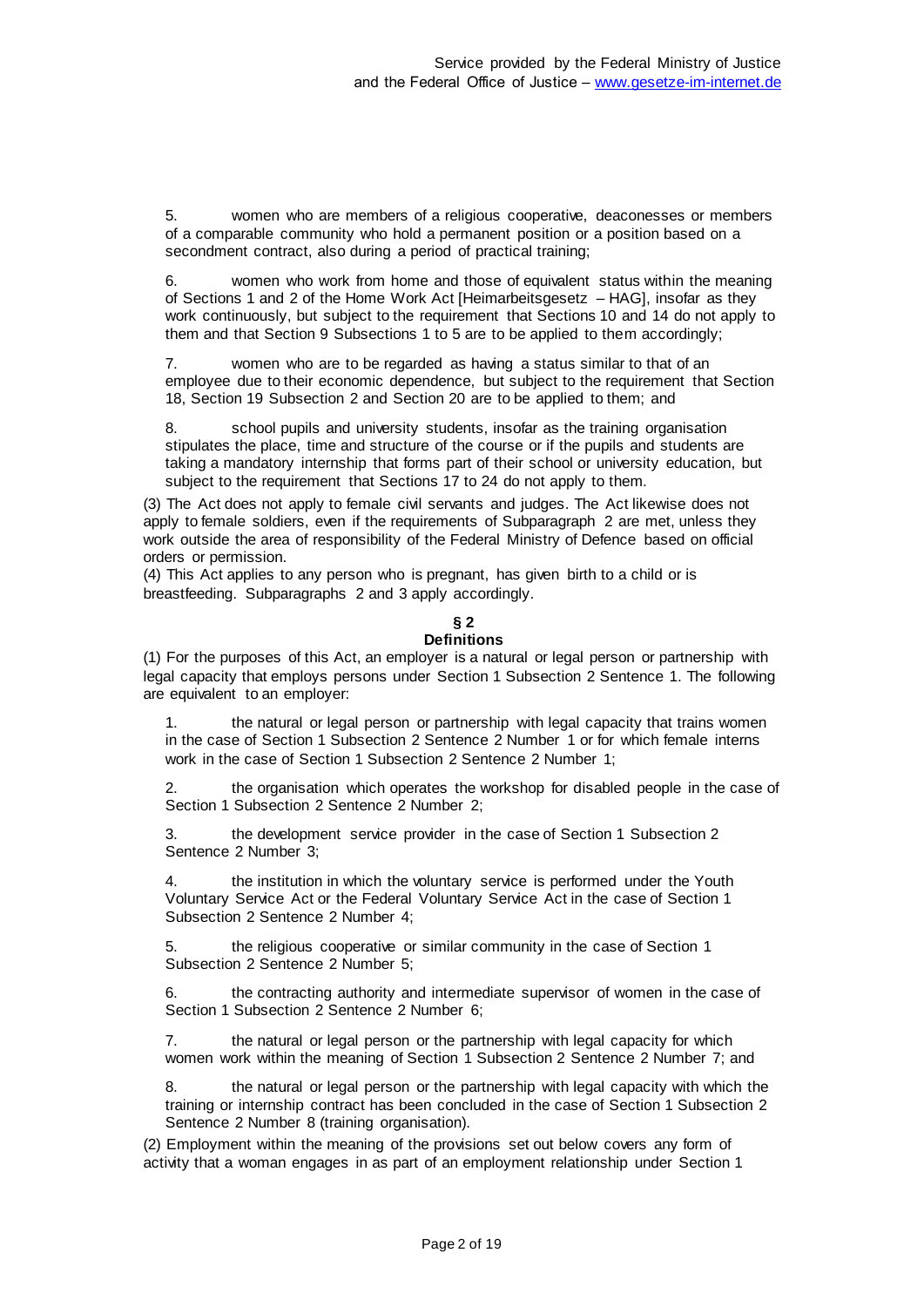Subsection 2 Sentence 1, or that a woman engages in under Section 1 Subsection 2 Sentence 2 as part of her legal relationship with her employer under Section 2 Subsection 1 Sentence 2.

(3) A work ban within the meaning of this Act is only a work ban under Sections 3 to 6, Section 10 Subsection 3, Section 13 Subsection 1 Sentence 3 and Section 16. In the case of a woman who works from home and a woman of equal status, the work ban is replaced by a ban on the instruction to perform home work under Sections 3 and 8, Section 13 Subsection 2 and Section 16. For a woman who, because of her economic dependence, is to be regarded as having a status similar to that of an employee, the work ban under Sentence 1 is replaced by exemption from the contractually agreed performance obligation; the woman may, however, declare her willingness to provide the contractually agreed performance vis à-vis the person or company equivalent to the employer within the meaning of Subparagraph 1 Sentence 2 Number 7.

(4) Working alone within the meaning of this Act occurs when the employer has a woman work on the premises within their area of responsibility without ensuring that she is able to freely leave the workplace or reach help at any time.

(5) Remuneration within the meaning of this Act shall be remuneration paid under Section 14 of the Fourth Book of the Code of Social Law in conjunction with an ordinance issued based on Section 17 of the Fourth Book of the Social Code. For women within the meaning of Section 1 Subsection 2 Sentence 2, their respective remuneration pay shall be deemed to be their pay.

### **Section 2 Health Protection**

### **Subsection 1**

### **Occupational health and safety in connection with working hours**

### **§ 3**

### **Periods of protection before and after childbirth**

(1) The employer may not have a pregnant woman perform work in the last six weeks before childbirth (period of protection before childbirth) if the woman does not expressly declare her willingness to do so. The woman may withdraw her declaration under Sentence 1 at any time with effect for the future. For the calculation of the period of protection before childbirth, the expected date of delivery is the deciding factor, as derived from the medical certificate or the certificate issued by a midwife or obstetric nurse. If the woman does not give birth on the expected date of delivery, the period of protection before childbirth is shortened or extended accordingly.

(2) The employer may not have a woman perform work until eight weeks after the birth (period of protection after childbirth). The period of protection after childbirth is extended to twelve weeks

- 1. in the event of a premature birth;
- 2. in the event of a multiple birth; and

3. if the child is medically diagnosed with a disability within the meaning of Section 2 Subsection 1 Sentence 1 of the Ninth Book of the Social Code within eight weeks after delivery.

In the event of a premature birth, the period of protection after delivery according to Sentence 1 or Sentence 2 shall be extended by the reduction of the period of protection before delivery according to Subparagraph 1 Sentence 4. According to Sentence 1 Number 3, the period of protection after childbirth is only extended if the woman submits an application to this effect.

(3) The training organisation may allow a woman within the meaning of Section 1 Subsection 2 Sentence 2 Number 8 to be active as part of her school or university education during the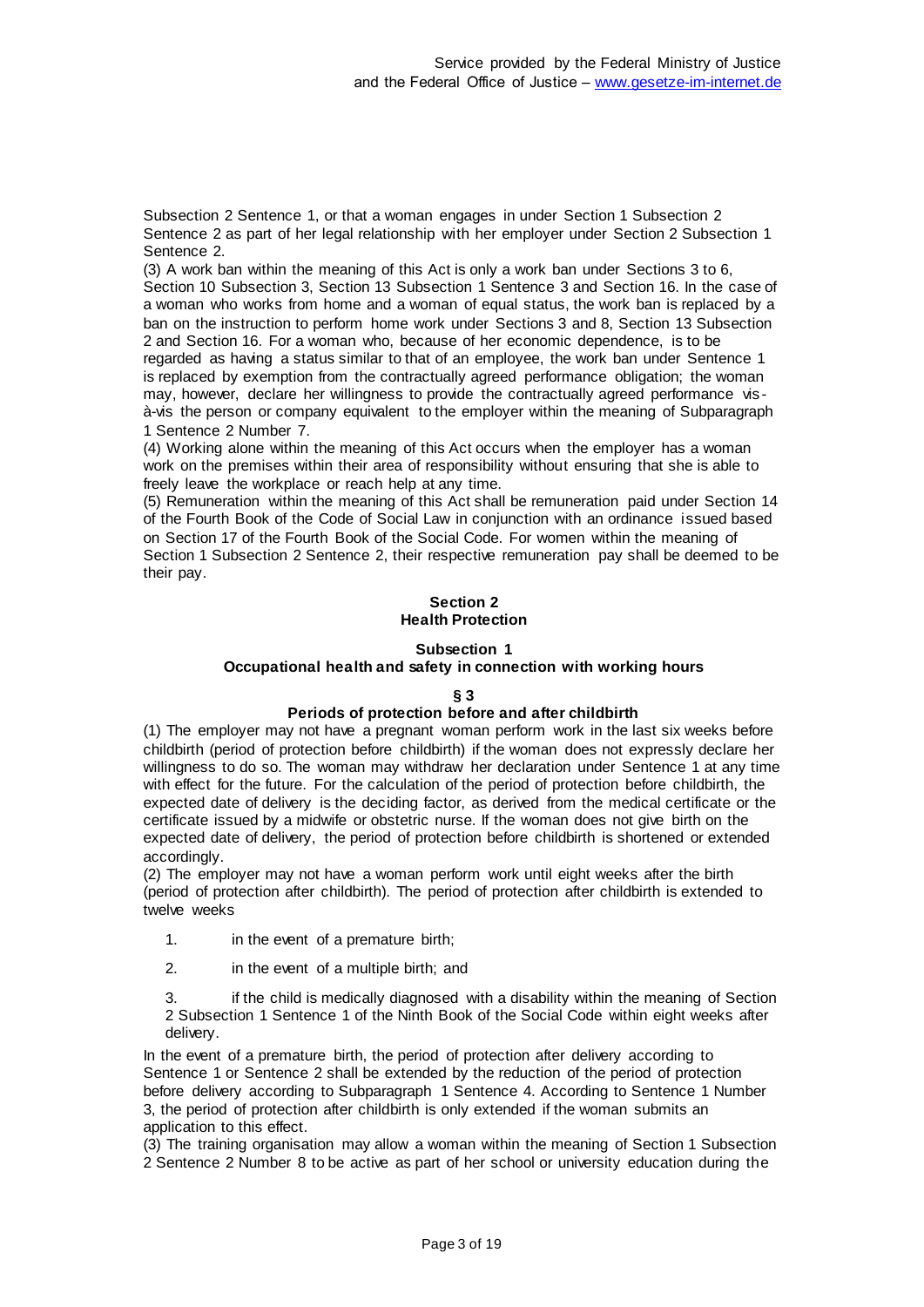period of protection after childbirth if the woman expressly requests this of her training organisation. The woman may revoke her request at any time with effect for the future. (4) The employer may have a woman perform work after the death of her child after the expiry of the first two weeks after childbirth ifthe woman expressly requests this; and there is no medically certified reason to the contrary.

The woman may withdraw her request under Sentence 1 Number 1 at any time with effect for the future.

### **§ 4**

### **Ban on additional work; rest period**

(1) An employer may not employ a pregnant or breastfeeding woman who is 18 years of age or older to perform work for a period of more than eight and a half hours a day or more than 90 hours in a fortnight. An employer may not have a pregnant or breastfeeding woman under the age of 18 perform work for a period of more than eight hours a day or more than 80 hours in a fortnight. Sundays are included in the fortnight. The employer may not have a pregnant or breastfeeding woman perform work in excess of the contractually agreed weekly working hours on average over a monthly period. If there are several employers, the working hours must be added together.

(2) The employer must grant the pregnant or breastfeeding woman an uninterrupted rest period of at least eleven hours after the end of each day's work.

### **§ 5**

### **Ban on night work**

(1) The employer may not have a pregnant or breastfeeding woman work between 8 pm and 6 am The employer may have her work until 10 pm providing the requirements of Section 28 are met.

(2) The training organisation may not have a pregnant or breastfeeding woman within the meaning of Section 1 Subsection 2 Sentence 2 Number 8 be active between 8 pm and 6 am as part of her school or university education. The training organisation may have her attend courses until 10 pm, if

1. the woman expressly declares her willingness to do so;

2. attendance is required at that time for training purposes; and

3. in particular, there is no irresponsible risk to the pregnant woman or her child from working alone.

The pregnant or breastfeeding woman may withdraw her declaration under Sentence 1 Number 1 at any time with effect for the future.

### **§ 6**

### **Ban on work on Sundays and public holidays**

(1) The employer may not have a pregnant or breastfeeding woman work between 8 pm and 6 am The employer may only have her work on Sundays and public holidays if

1. the woman expressly declares her willingness to do so;

2. an exception to the general ban on work on Sundays and public holidays under Section 10 of the Working Hours Act is approved;

3. the woman is granted an alternative day of rest each week following an uninterrupted night's rest of at least eleven hours; and

4. in particular, there is no irresponsible risk to the pregnant woman or her child from working alone.

The pregnant or breastfeeding woman may withdraw her declaration under Sentence 1 Number 1 at any time with effect for the future.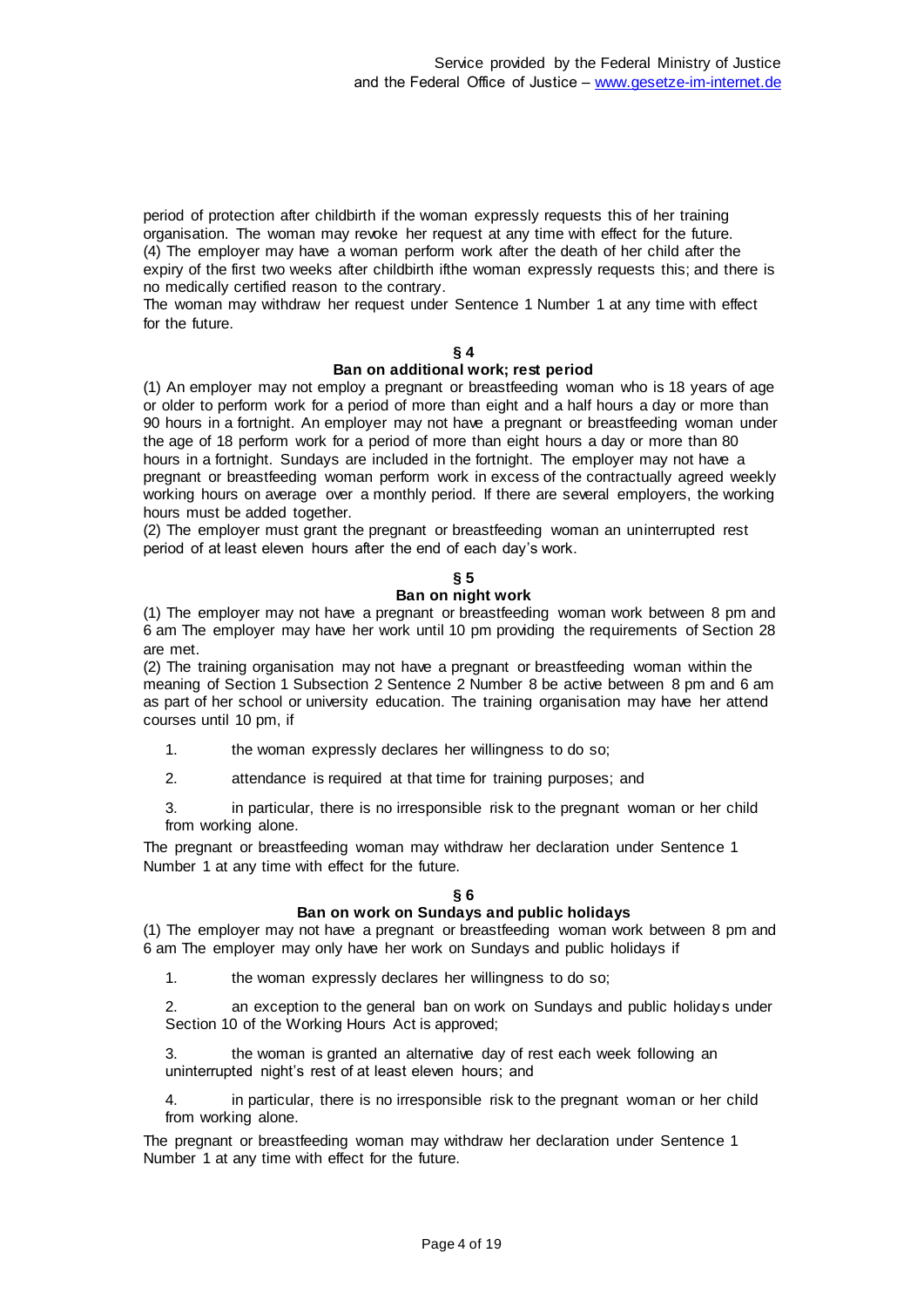(2) The training organisation may not have a pregnant or breastfeeding woman within the meaning of Section 1 Subsection 2 Sentence 2 Number 8 work on Sundays or public holidays as part of her school or university education. The training organisation may allow her to attend courses on Sundays and public holidays if

1. the woman expressly declares her willingness to do so;

2. attendance is required at that time for training purposes;

3. the woman is granted an alternative day of rest each week following an uninterrupted night's rest of at least eleven hours; and

4. in particular, there is no irresponsible risk to the pregnant woman or her child from working alone.

The pregnant or breastfeeding woman may withdraw her declaration under Sentence 1 Number 1 at any time with effect for the future.

### **§ 7**

### **Release time for medical check-ups and breastfeeding**

(1) The employer shall release a woman from work for the time required to have medical check-ups in connection with pregnancy and maternity under statutory health insurance. The same applies to women who do not have statutory health insurance.

(2) The employer shall give a breastfeeding woman release time at her request during the first twelve months after childbirth for the time required for breastfeeding, amounting to at least twice a day for half an hour or once a day for one hour. In the case of a continuous working period of more than eight hours, the woman is to be allowed, on request, to breastfeed twice for at least 45 minutes or, if there are no breastfeeding facilities near the workplace, once for at least 90 minutes. Working time is deemed to be continuous if it is not interrupted by a rest break of more than two hours.

### **§ 8**

### **Restriction of home work**

(1) The contracting entity or intermediate supervisor may only assign home work to a pregnant woman who works from home or to a woman of equal status to such an extent and with such completion deadlines that the work can be performed during an eight-hour working day on weekdays.

(2) The contracting entity or intermediate supervisor may only assign home work to a breastfeeding woman who works from home or to a woman of equal status to such an extent and with such completion deadlines that the work can be performed during a seven-hour working day on weekdays.

### **Subsection 2**

### **Workplace-related occupational health and safety**

### **§ 9**

### **Arrangement of working conditions; irresponsible risks**

(1) When arranging the conditions in which a pregnant or breastfeeding woman works, the employer must implement all measures required based on the risk assessment under Section 10 in order to protect her physical and mental health and that of her child. The employer shall review the effectiveness of the measures and, if necessary, shall adapt them to changing circumstances. A woman shall be enabled to continue her work during pregnancy, after childbirth and during the period of breastfeeding to the extent that it is responsibly possible under the provisions of this Act. Disadvantages due to pregnancy, childbirth or breastfeeding are to be avoided or compensated for.

(2) The employer shall organise the working conditions in such a way that risks to a pregnant or breastfeeding woman or her child are avoided as far as possible and any irresponsible risk is excluded. A risk is defined as irresponsible if the likelihood of a health impairment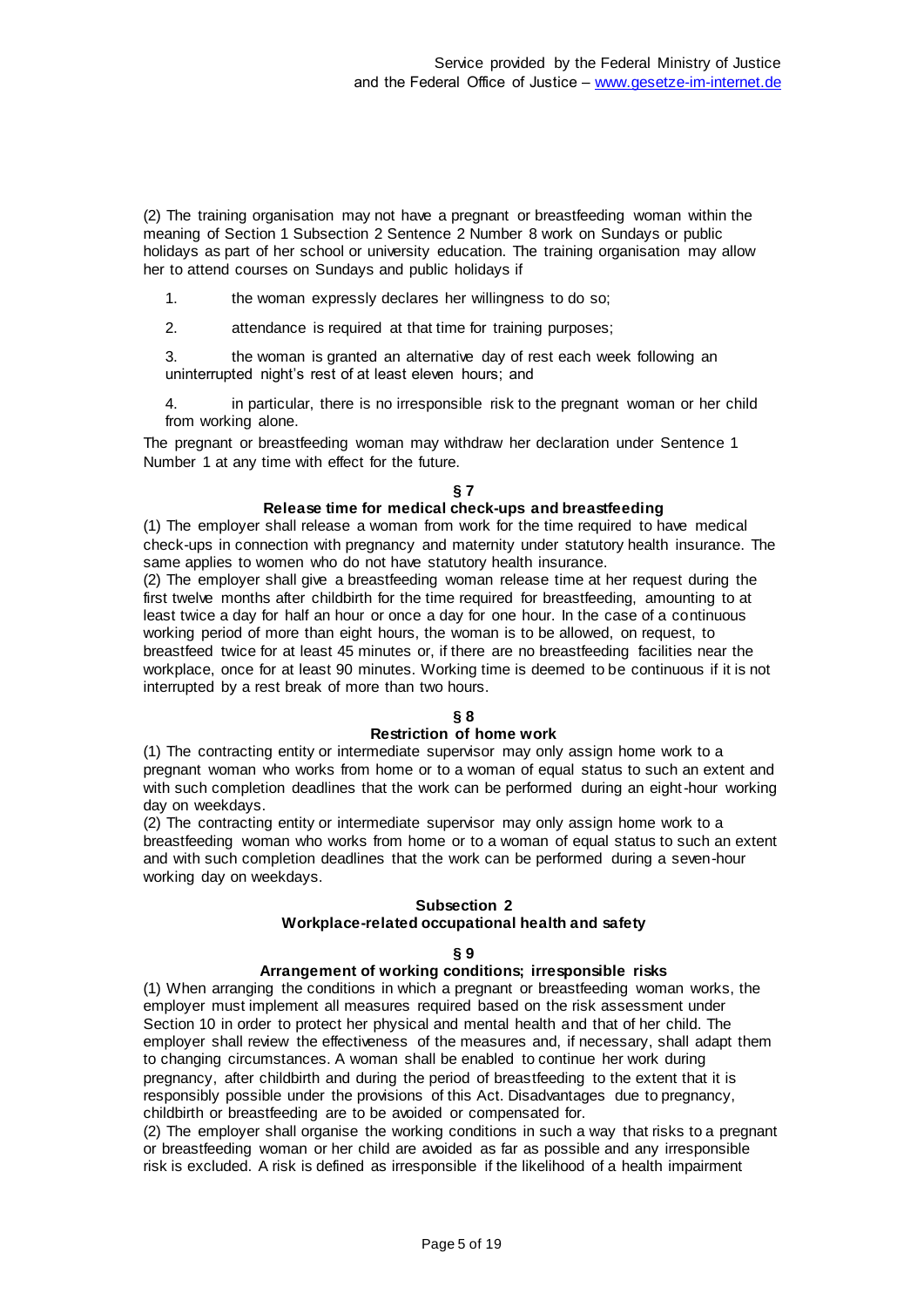occurring is unacceptable in view of its anticipated severity. An irresponsible risk shall be deemed to be excluded if the employer complies with all requirements that are likely to result in the health of a pregnant or breastfeeding woman or her child not being adversely affected. (3) The employer shall ensure that the pregnant or breastfeeding woman can briefly interrupt her work at the workplace to the extent necessary for her. The employer must also ensure that the pregnant or breastfeeding woman can lie down, sit down and rest in appropriate conditions during breaks and work interruptions.

(4) All measures taken by the employer under this subsection and the assessment of working conditions under Section 10 shall be in line with the state of the art, occupational medicine and hygiene as well as other established scientific insights. The employer shall take into account in their measures the rules and findings determined by the Maternity Protection Committee and published in the Joint Ministerial Gazette under Section 30 Subsection 4; if these rules are complied with and these findings are observed, it shall be assumed that the requirements set out in this Act are met.

(5) The employer may commission reliable and competent persons in writing to perform tasks incumbent upon the employer under this subsection on the persons' own responsibility. (6) The employer may not impose costs for measures under this Act on persons in their employment. The employer shall bear the costs of any certificates and written confirmations which the pregnant or breastfeeding woman is required to produce at the employer's request.

### **§ 10**

### **Assessment of working conditions; protective measures**

(1) As part of the assessment of working conditions under Section 5 of the Occupational Health and Safety Act [*Arbeitsschutzgesetz* – ArbSchG], the employer shall, for each activity,

1. assess the hazards in terms of their nature, duration and magnitude to which a pregnant or breastfeeding woman or her child is or may be exposed; and

determine, taking into account the outcome of the risk assessment referred to in Number 1, whether no protective measures are likely to be required for a pregnant or breastfeeding woman or her child or whether

a) a reorganisation of the working conditions under Section 13 Subsection 1 Sentence 1 will be necessary; or

b) a continuation of the woman's work at this workplace will not be possible.

In the case of similar working conditions, the assessment of one workplace or activity is sufficient.

(2) As soon as a woman has informed the employer that she is pregnant or breastfeeding, the employer shall immediately determine the protective measures required in accordance with the risk assessment referred to in Subparagraph 1. In addition, the employer shall offer the woman an interview on the subject of further adaptations of her working conditions. (3) The employer may only allow a pregnant or breastfeeding woman to perform those activities for which they have taken the necessary protective measures under Subparagraph 2 Sentence 1.

### **§ 11**

## **Inadmissible activities and working conditions for pregnant women**

(1) The employer must not allow a pregnant woman to carry out activities or expose her to working conditions where she comes into contact or might come into contact with hazardous substances to such an extent that this poses an irresponsible risk to her or her child. An irresponsible risk within the meaning of Sentence 1 exists in particular if the pregnant woman carries out activities or is exposed to working conditions in which she comes into contact or might come into contact with the following hazardous substances: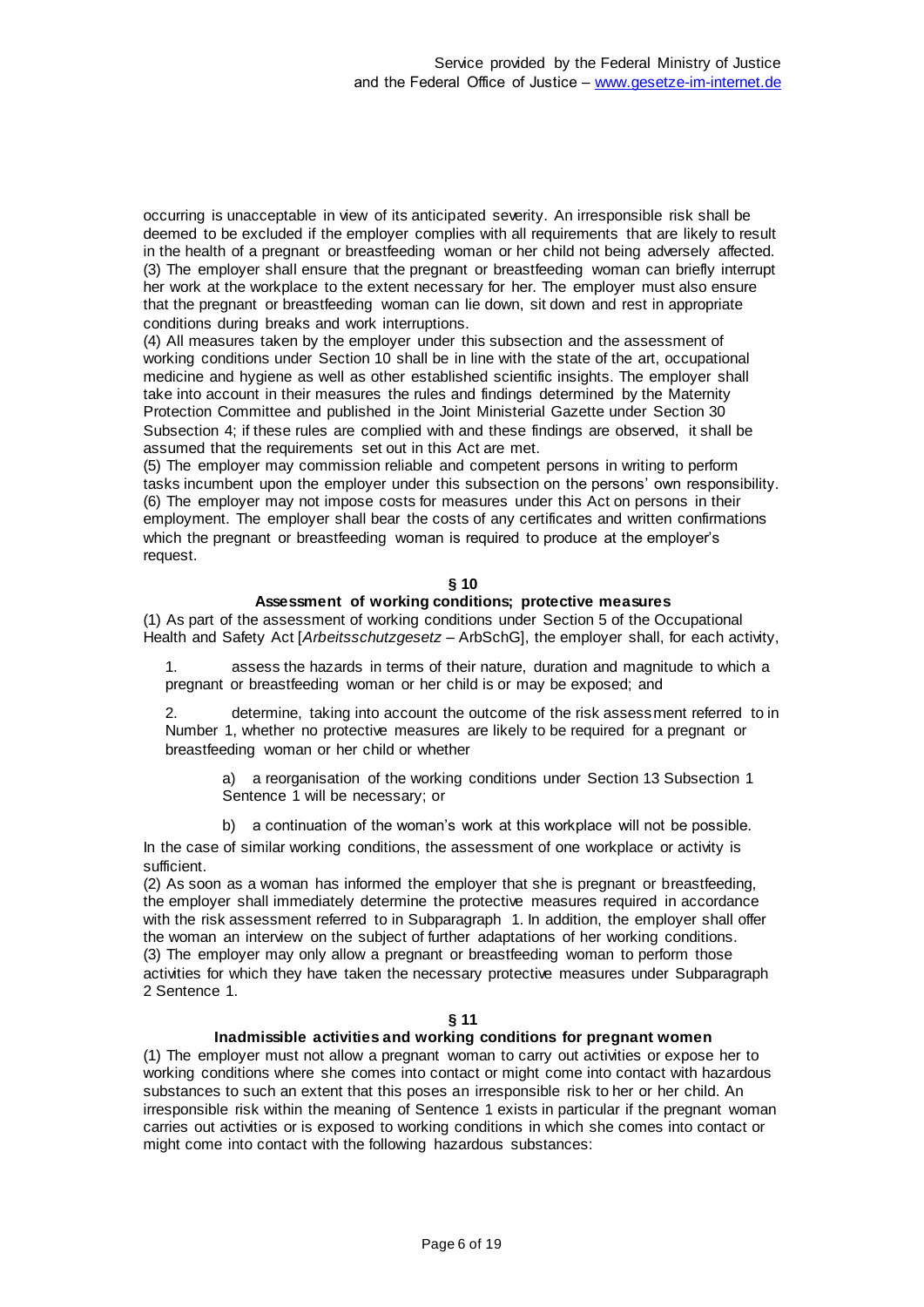1. hazardous substances which, according to the criteria listed in Appendix I to Regulation (EC) Number 1272/2008 of the European Parliament and of the Council of 16 December 2008 on the classification, labelling and packaging of substances and mixtures, amending and repealing Directives 67/548/EEC and 1999/45/EC, and amending Regulation (EC) Number 1907/2006 (OJ L 353, 31.12.2008, p. 1), are to be assessed as

a. toxic to reproduction according to category 1A, 1B or 2 or according to the additional category for effects on or via lactation;

b. germ cell mutagenic according to category 1A or 1B;

c. a carcinogen according to category 1A or 1B;

d. specifically target organ toxic after a single exposure according to category 1; or

e. acutely toxic according to category 1, 2 or 3;

2. lead and lead derivatives, insofar as there is a risk that these substances will be absorbed by the human body; or

3. hazardous substances that have been identified as substances that can potentially be teratogenic, even if the workplace regulations are complied with.

An irresponsible risk within the meaning of Sentence 1 or 2 shall be deemed to be excluded in particular

1. if

a. the workplace-related requirements for the respective hazardous substance are complied with and the hazardous substance is one that is designated as a substance that has been assessed as safe from a teratogenic point of view, providing the workplace-related specifications are complied with; or

b. the hazardous substance is not able to cross the placental barrier, or damage is excluded from occurring to the foetus for any other reasons; and

2. if the hazardous substance is not assessed as toxic to reproduction according to the criteria of Annex I to Regulation (EC) No. 1272/2008 under the additional category for effects on or via lactation.

The scientific findings identified by the Maternity Protection Committee shall be observed. (2) The employer may not allow a pregnant woman to perform any activities or expose her to any working conditions in which she comes into contact or might come into contact with biological substances under risk group 2, 3 or 4 within the meaning of Section 3 Subsection 1 of the Biological Substances Ordinance [*Biostoffverordnung* – BiostoffV] to a degree that poses an irresponsible risk to her or her child. An irresponsible risk within the meaning of Sentence 1 exists in particular if the pregnant woman carries out activities or is exposed to working conditions in which she comes into contact or might come into contact with the following biological substances:

1. biological substances that are to be classified in risk group 4 within the meaning of Section 3 Subsection 1 of the Biological Substances Ordinance; or

2. rubella virus or *Toxoplasma*.

Sentences 1 and 2 shall also apply if the contact with biological substances within the meaning of Sentence 1 or 2 necessitates or potentially necessitates therapeutic measures which themselves pose an irresponsible risk. An irresponsible risk within the meaning of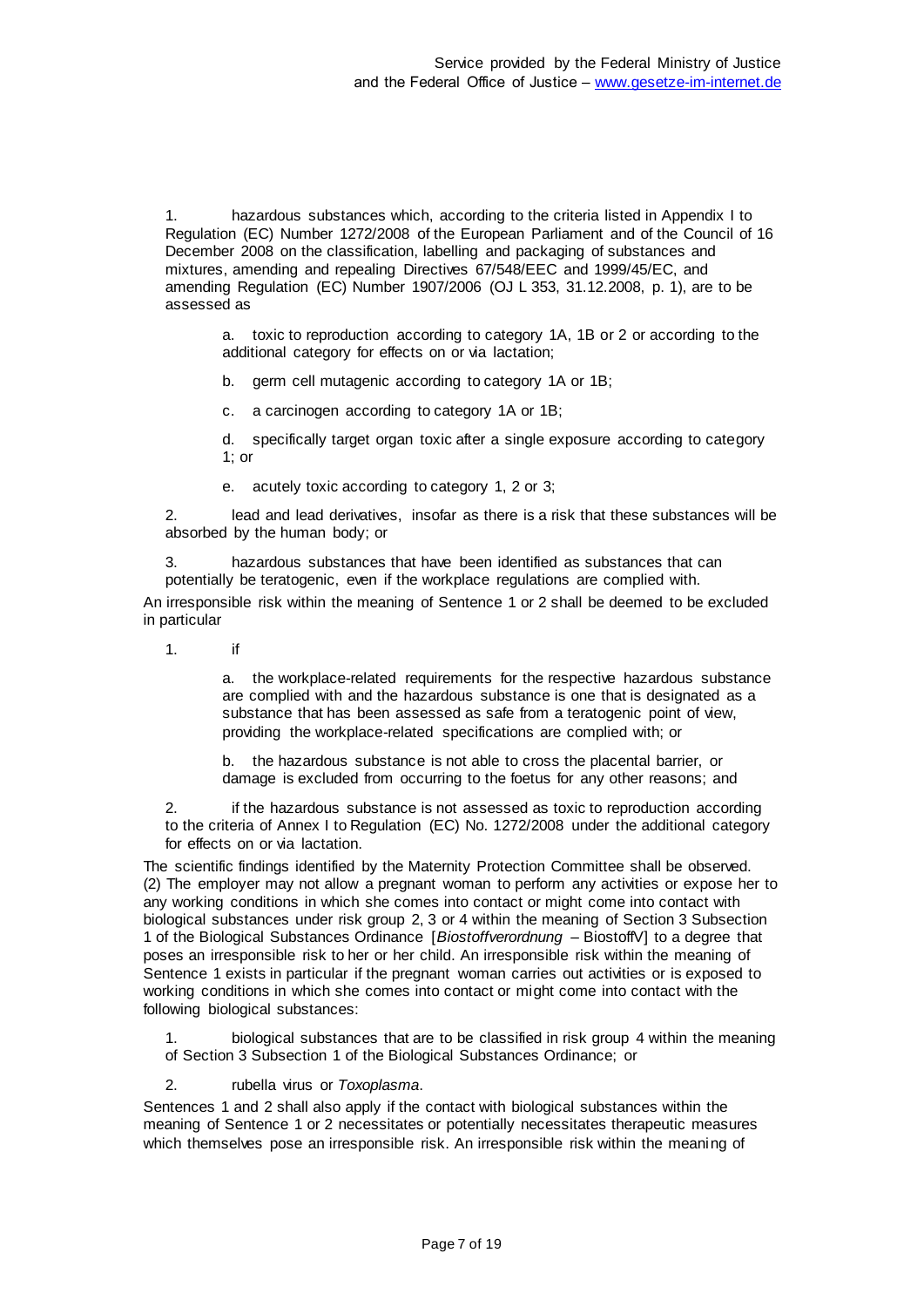Sentence 1 or 2 shall be deemed to be excluded in particular if the pregnant woman has sufficient immune protection.

(3) The employer must not allow a pregnant woman to carry out activities or expose her to working conditions where she is or may be exposed to physical impacts to such an extent that this poses an irresponsible risk to her or her child. Physical impacts within the meaning of Sentence 1 shall be considered in particular to be:

- 1. ionising and non-ionising radiation;
- 2. shocks, vibrations and noise;
- 3. heat, cold and wet.

(4) The employer must not allow a pregnant woman to carry out activities or expose her to working conditions where she is or may be exposed to a burdensome working environment to such an extent that this poses an irresponsible risk to her or her child. In particular, the employer may not allow a pregnant woman to carry out any activities

1. in rooms with overpressure within the meaning of Section 2 of the Compressed Air Ordinance [*Druckluftverordnung* – DruckLV];

2. in rooms with an oxygen-reduced atmosphere; or

3. in underground mining.

(5) The employer must not allow a pregnant woman to carry out activities or expose her to working conditions in which she is or may be exposed to physical stress or mechanical impact to such an extent that this poses an irresponsible risk to her or her child. In particular, the employer may not allow a pregnant woman to perform any activities in which

she has to lift, hold, move or transport loads weighing more than five kilograms by hand without mechanical aids on a regular basis or loads weighing more than ten kilograms by hand on an occasional basis;

2. she has to lift, hold, move or transport loads resulting in an equivalent physical strain involved in the work under Number 1;

3. she is required to stand constantly while mainly remaining physically inactive, after the fifth month of pregnancy, where this type of work exceeds a period of four hours a day;

4. she has to stretch considerably, bend over, constantly squat, stoop or adopt other forced postures;

5. she is deployed on means of transport if this poses an irresponsible risk to her or her child;

6. there is a risk of accidents, especially slips, trips, falls or physical assaults occurring that pose an irresponsible risk to her or her child;

7. she has to wear protective equipment and this puts her under stress; or

8. there is a risk of an increase in pressure in the abdominal cavity, especially when performing activities that involve particular strain on the feet.

(6) The employer may not allow a pregnant woman to carry out the following activities:

1. piecework or other work where a higher rate of pay can be achieved through an increased pace of work;

2. assembly line work; or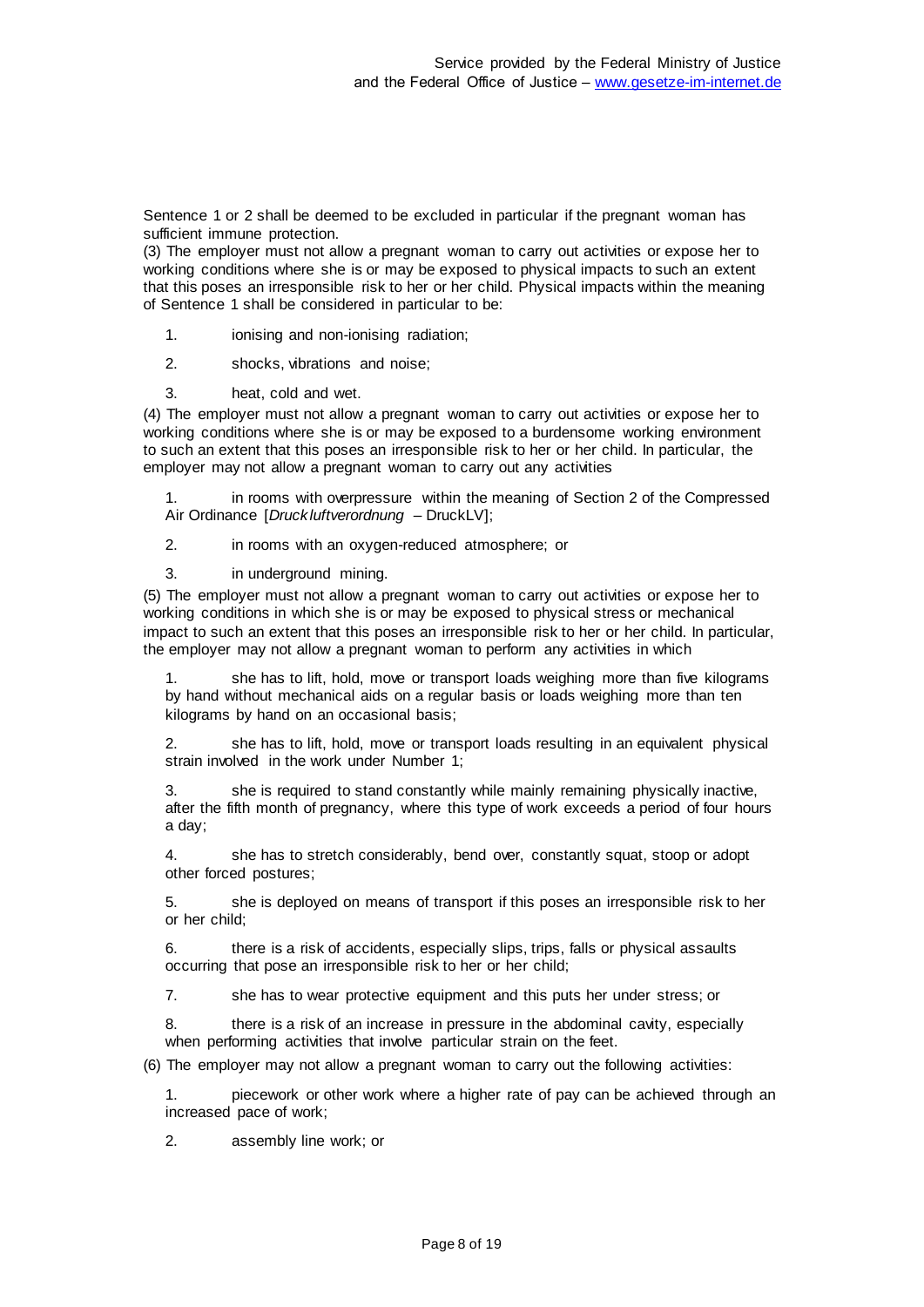3. timed work with a prescribed pace of work if the nature of the work or the pace of work poses an irresponsible risk to the pregnant woman or her child.

### **§ 12**

### **Inadmissible activities and working conditions for breastfeeding women**

(1) The employer must not allow a pregnant woman to carry out activities or expose her to working conditions where she comes into contact or might come into contact with hazardous substances to such an extent that this poses an irresponsible risk to her or her child. An irresponsible risk within the meaning of Sentence 1 exists in particular if the breastfeeding woman carries out activities or is exposed to working conditions in which she comes into contact or might come into contact with the following hazardous substances:

hazardous substances which, according to the criteria listed in Appendix I to Regulation (EC) Number 1272/2008, are toxic to reproduction according to the additional category for effects on or via lactation; or

2. lead and lead derivatives, insofar as there is a risk of these substances being absorbed by the human body.

(2) The employer may not allow a breastfeeding woman to perform any activities or expose her to any working conditions in which she comes into contact or might come into contact with biological substances under risk group 2, 3 or 4 within the meaning of Section 3 Subsection 1 of the Biological Substances Ordinance [*Biostoffverordnung* – BiostoffV] to a degree that poses an irresponsible risk to her or her child. An irresponsible risk within the meaning of Sentence 1 exists in particular if the breastfeeding woman carries out activities or is exposed to working conditions in which she comes into contact or might come into contact with biological substances to be classified in risk group 4 within the meaning of Section 3 Subsection 1 of the Biological Substances Ordinance. Sentences 1 and 2 shall also apply if the contact with biological substances within the meaning of Sentence 1 or 2 necessitates or potentially necessitates therapeutic measures which themselves pose an irresponsible risk. An irresponsible risk within the meaning of Sentence 1 or 2 shall be deemed to be excluded if the breastfeeding woman has sufficient immune protection.

(3) The employer must not allow a breastfeeding woman to carry out activities or expose her to working conditions where she is or may be exposed to physical impacts to such an extent that this poses an irresponsible risk to her or her child. Physical impacts within the meaning of Sentence 1 shall include in particular ionising and non-ionising radiation.

(4) The employer must not allow a breastfeeding woman to carry out activities or expose her to working conditions where she is or may be exposed to a burdensome working environment to such an extent that this poses an irresponsible risk to her or her child. In particular, the employer may not allow a breastfeeding woman to carry out any activities

1. in rooms with overpressure within the meaning of Section 2 of the Compressed Air Ordinance [*Druckluftverordnung* – DruckLV]; or

2. in underground mining.

(5) The employer may not allow a breastfeeding woman to carry out the following activities:

1. piecework or other work where a higher rate of pay can be achieved through an increased pace of work;

2. assembly line work; or

3. timed work with a prescribed pace of work if the nature of the work or the pace of work poses an irresponsible risk to the breastfeeding woman or her child.

### **§ 13**

## **Ranking of protective measures: change of working conditions, change of workplace and occupational work ban**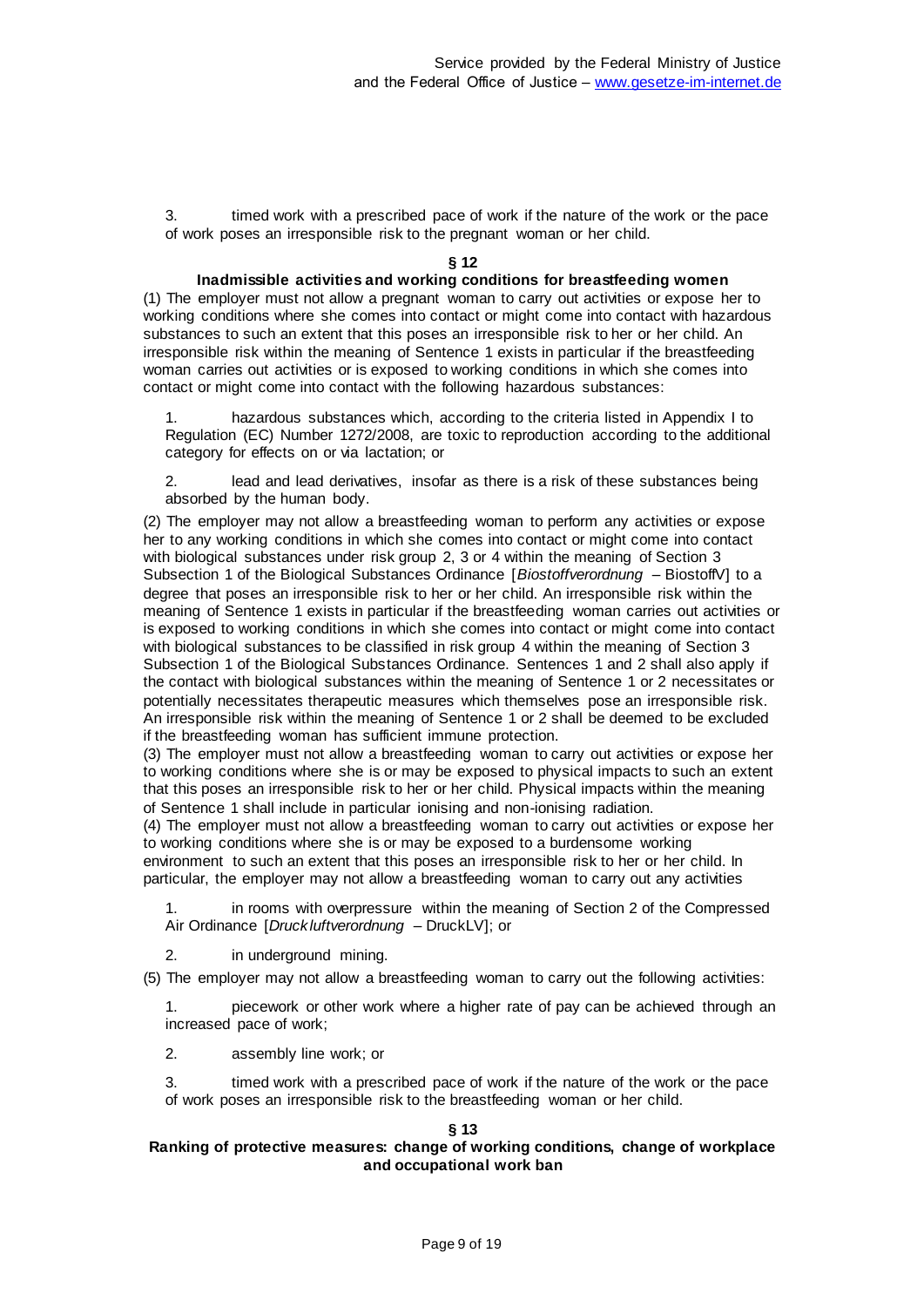(1) If irresponsible risks within the meaning of Section 9, Section 11 or Section 12 are identified, the employer shall take protective measures for each activity of a pregnant or breastfeeding woman in the following order of priority:

1. The employer shall modify the working conditions for pregnant or breastfeeding women by taking protective measures under Section 9 Subsection 2.

2. If the employer is unable to eliminate irresponsible risks to the pregnant or breastfeeding woman by rearranging the working conditions under Number 1, or if a rearrangement is unreasonable due to the proven disproportionate expense, the employer shall assign the woman to another suitable workplace if they can provide such a workplace and it is reasonable to expect the pregnant or breastfeeding woman to work at this workplace.

3. If the employer is unable to eliminate irresponsible risks to the pregnant or breastfeeding woman either by protective measures according to Number 1 or by a change of workplace according to Number 2, the employer may not continue to have the pregnant or breastfeeding woman perform work.

(2) The contracting entity or intermediate supervisor may not assign home work to pregnant or breastfeeding women if irresponsible risks cannot be eliminated by means of protective measures under Subparagraph 1 Number 1.

### **§ 14**

### **Documentation and notification on the part of the employer**

(1) The employer shall document the assessment of the working conditions under Section 10 in order to show the following:

1. the result of the risk assessment under Section 10 Subsection 1 Sentence 1 Number 1 and the need for protective measures under Section 10 Subsection 1 Sentence 1 Number 2;

2. the determination of the necessary protective measures under Section 10 Subsection 2 Sentence 1 as well as the result of the review of these measures under Section 9 Subsection 1 Sentence 2; and

the offer of an interview with the woman regarding further adaptations of her working conditions under Section 10 Subsection 2 Sentence 2 or the timing of such an interview

If the assessment under Section 10 Subsection 1 shows that the pregnant or breastfeeding woman or her child is not and cannot be exposed to any risk within the meaning of Section 9 Subsection 2, it shall be sufficient to note this finding in any documentation of the

assessment of working conditions under Section 5 of the Occupational Health and Safety Act [*Arbeitsschutzgesetz* – ArbSchG] already drawn up for the woman's workplace or activity. (2) The employer shall inform all persons in their employ of the result of the risk assessment under Section 10 Subsection 1 Sentence 1 Number 1 and of the need for protective measures under Section 10 Subsection 1 Sentence 1 Number 2.

(3) The employer shall inform a pregnant or breastfeeding woman of the risk assess -ment under Section 10 Subsection 1 Sentence 1 Number 1 and of the associated protective measures required for her under Section 10 Subsection 2 Sentence 1 in conjunction with Section 13.

### **§ 15**

### **Notifications and proofs to be provided on the part of pregnant and breastfeeding women**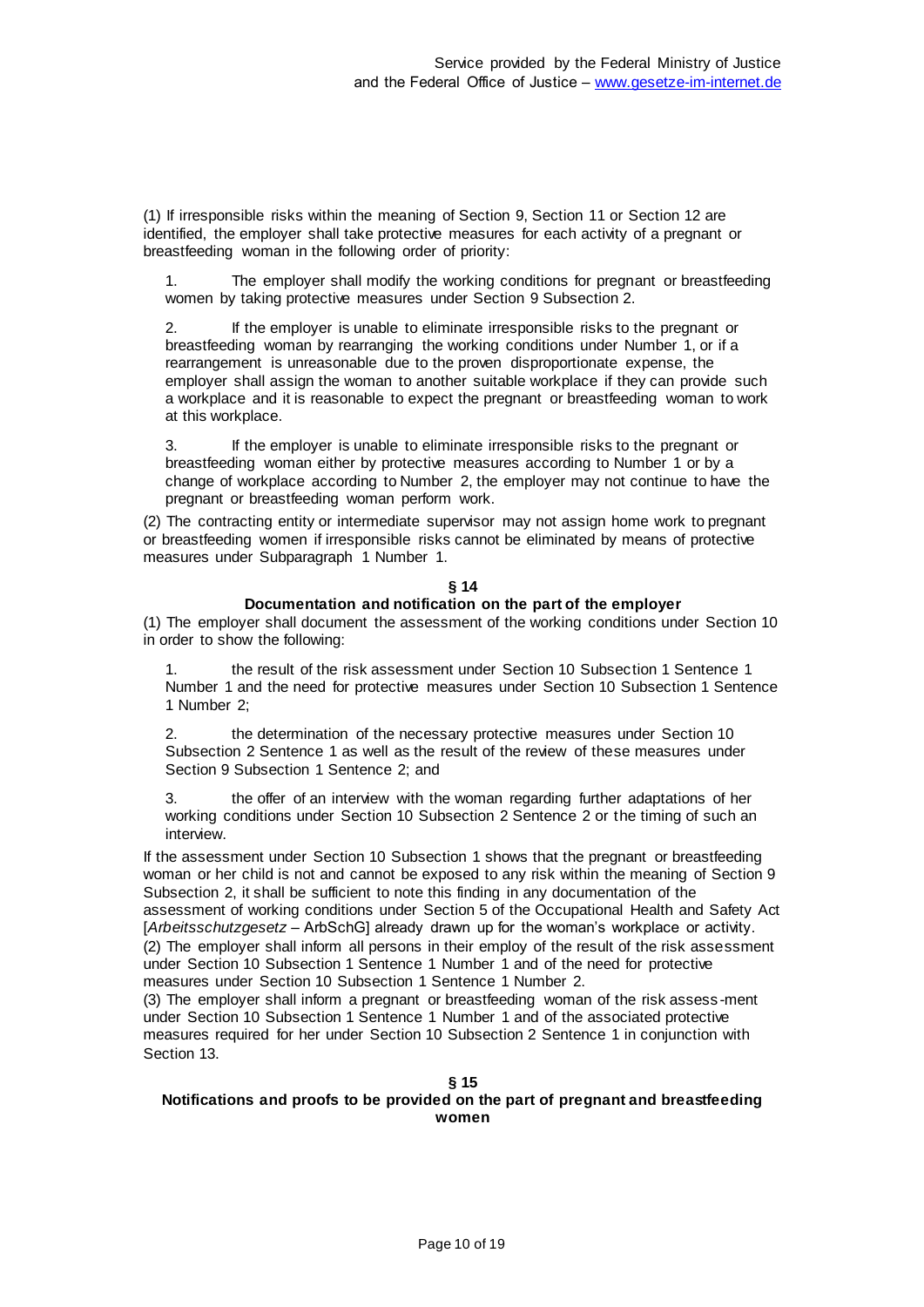(1) A pregnant woman is to inform her employer of her pregnancy and the expected date of delivery as soon as she knows she is pregnant. A breastfeeding woman is to tell her employer as early as possible that she is breastfeeding.

(2) At the employer's request, a pregnant woman is to produce a medical certificate or the certificate issued by a midwife or obstetric nurse as proof of her pregnancy.The certificate of pregnancy shall include the expected date of delivery.

# **Subsection 3 Medical health protection**

# **§ 16**

# **Medical work ban**

(1) An employer may not have a pregnant woman perform work if a medical certificate indicates that her health or the health of her child would be endangered if she continued to work.

(2) The employer may not have a woman perform work who, according to a medical certificate, is not fully able to perform work that exceeds her work capacity in the first months after childbirth.

### **Section 3 Protection from dismissal**

# **§ 17 Ban on dismissal**

(1) An employer may not dismiss a woman

1. during her pregnancy;

2. until the expiry of four months after a miscarriage after the twelfth week of pregnancy; and

3. until the end of their period of protection after childbirth, but at least up until the expiry of four months after childbirth;

if the employer is aware of the pregnancy, the miscarriage after the twelfth week of pregnancy or the childbirth at the time of the dismissal or if the information is communicated to them within two weeks after receipt of the notice of dismissal. Exceeding this time limit is not detrimental if the woman is not responsible for the delay and the notification is then made without delay. Sentences 1 and 2 shall apply analogously to preparatory measures taken by the employer with a view to dismissing the woman.

(2) The supreme federal state authority responsible for occupational health and safety or the body designated by it may exceptionally declare dismissal permissible in special cases not connected with the condition of the woman during pregnancy, after a miscarriage after the twelfth week of pregnancy or after childbirth. The notice of dismissal must be issued in writing and must state the reason for dismissal.

(3) The contracting entity or intermediate supervisor may not exclude a woman who works from home from the assignment of home work against her will during the periods referred to in Section 1 Subsection 1; Sections 3, 8, 11 and 12, Section 13 Subsection 2 and Section 16 shall remain unaffected. Subparagraph 1 shall also apply to a woman who has an equivalent status to that of a woman working from home and whose equivalent status also extends to Section 29 of the Home Work Act [*Heimarbeitsgesetz* – HAG]. Subparagraph 2 shall apply analogously to a woman who works from home and to a woman of equivalent status.

# **Section 4 Benefits**

**§ 18 Maternity protection pay**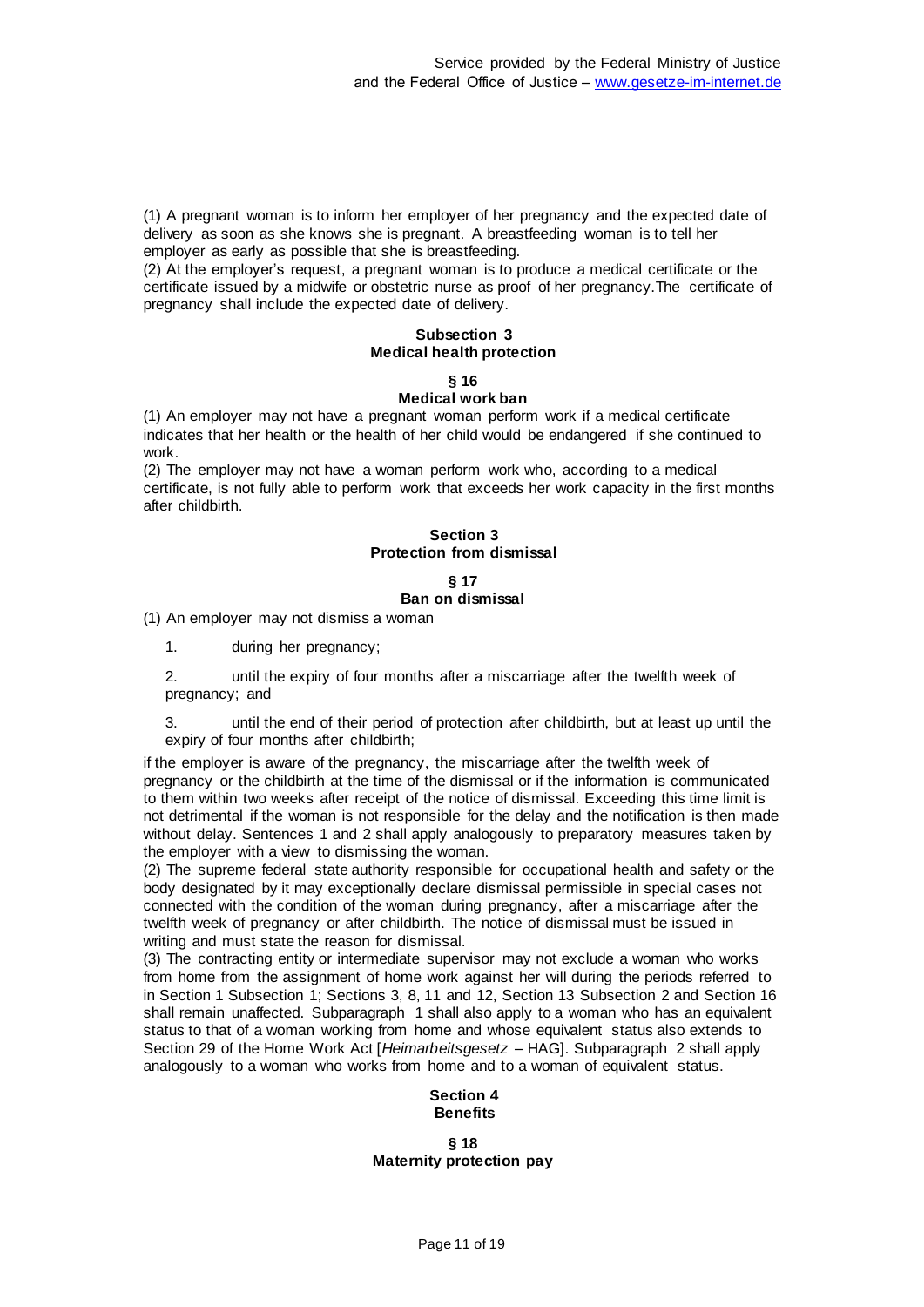A woman who is not allowed to work at all or in part because of a work ban outside the periods of protection before or after childbirth receives maternity protection pay from her employer. Maternity protection pay is calculated as the average earnings of the last three calendar months prior to the start of pregnancy. This shall also apply if, because of such a work ban, the employment or the type of remuneration changes. If the employment contract does not begin until after the onset of pregnancy, the average pay is calculated based on the pay for the first three months of employment.

### **§ 19**

### **Maternity allowance**

(1) A woman who has statutory health insurance shall receive the maternity allowance under the provisions of the Fifth Book of the Social Code or under the provisions of the Second Act on Farmers' Health Insurance (KVLG) for the periods of protection before and after childbirth and for the day of childbirth.

(2) A woman who does not have statutory health insurance shall receive the maternity allowance at the expense of the Federal Government for the periods of protection before and after childbirth as well as for the day of childbirth in analogous application of the provisions of the Fifth Book of the Social Code on the maternity allowance, but not exceeding a total of EUR 210. The maternity allowance is paid to the woman on application by the Federal Office for Social Security. If the employment ends as a result of termination under Section 17 Subsection 2, the woman shall receive maternity pay by applying Sentences 1 and 2 analogously for the period after the end of the employment.

### **§ 20**

### **Supplement to the maternity allowance**

(1) A woman receives a maternity allowance supplement from her employer for the periods of protection before and after childbirth as well as for the day of childbirth. The maternity allowance supplement is the difference between EUR 13 and the average daily pay, less statutory deductions, of the last three calendar months before the start of the period of protection before the birth. A woman whose employment begins during the periods of protection before or after childbirth is paid the maternity allowance supplement from the beginning of employment.

(2) If a woman has more than one employer, calculation of the employer supplement according to Subparagraph 1 is based on the average of the total pay received from all employers. The resulting amount shall be paid by the employers on a pro rata basis according to the amount of the average pay per calendar day paid by each of them. (3) If the employment ends as a result of dismissal under Section 17 Subsection 2, the woman shall receive the maternity allowance supplement under Subparagraph 1 from the body responsible for paying the maternity allowance for the period after the end of the employment. Sentence 1 shall apply analogously if the employer is unable to pay the allowance under Subparagraph 1 due to an insolvency within the meaning of Section 165 Subsection 1 Sentence 2 of the Third Book of the Social Code.

### **§ 21**

### **Determination of the average pay**

(1) When determining the period for calculating the average pay for the benefits under Sections 18 to 20, periods during which the woman did not receive any earnings due to absence through no fault of her own shall not be included. If the employment lasted less than three months, the calculation shall be based on the actual period of employment. (2) For the purpose of determining the average pay for the benefits under Sections 18 to 20, the following shall not be included:

1. remuneration paid on a one-off basis within the meaning of Section 23a of the Fourth Book of the Social Code;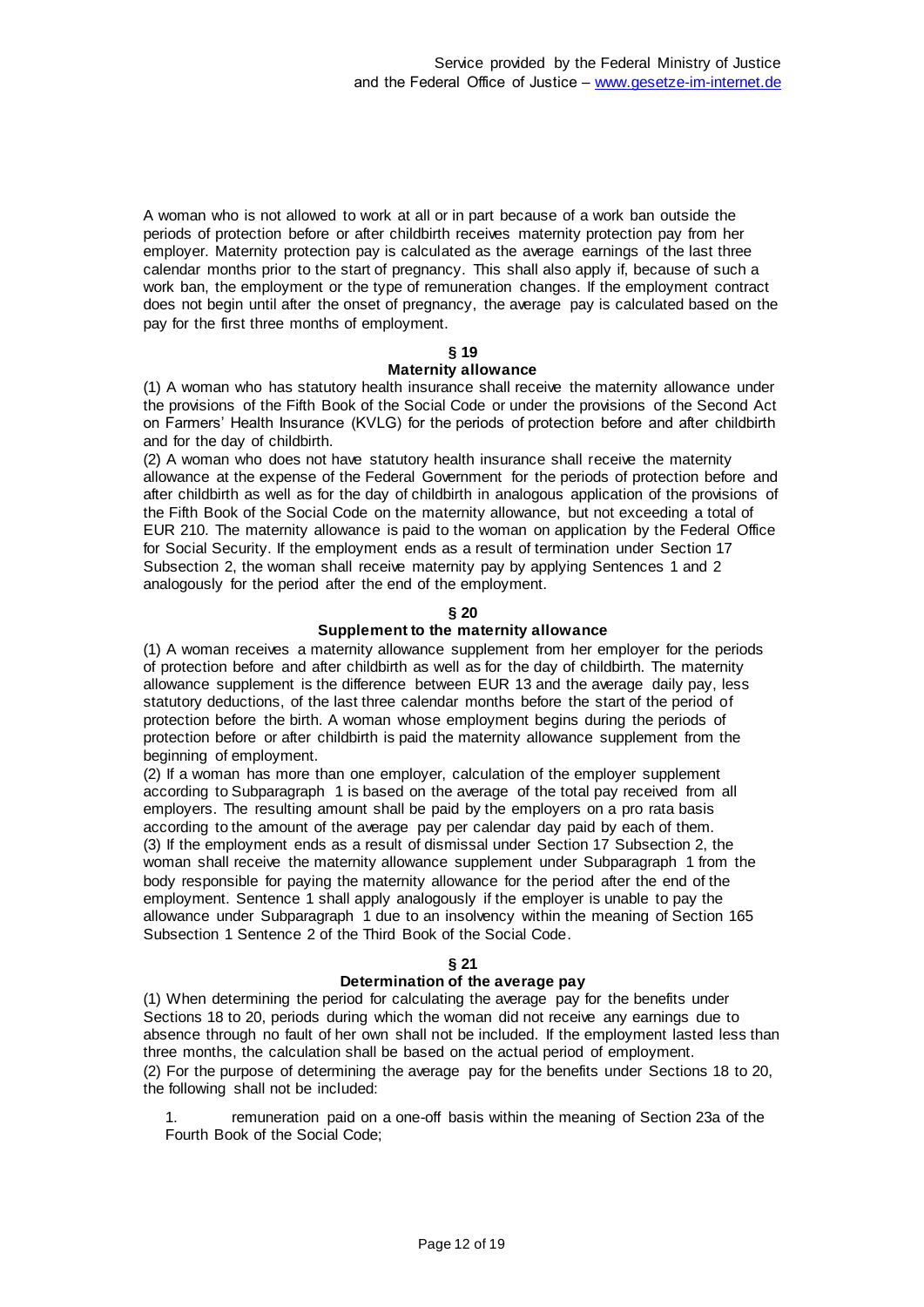2. reductions in remuneration that occur during the calculation period as a result of short-time work, loss of working hours or absence from work through no fault of the employee; and

3. in the event of termination of parental leave under the Federal Parental Allowance and Parental Leave Act [*Bundeselterngeld-und Elternzeitgesetz* – BEEG], the remuneration from part-time employment earned during parental leave prior to the termination of parental leave, insofar as the average pay is higher without taking into account the periods during which this remuneration was earned.

(3) If it is not possible to determine the average pay based on Subparagraphs 1 and 2, the average daily pay of a person employed in a comparable position shall be taken as a basis. (4) In the event of a permanent change in the amount of pay, the new amount of pay shall be used as a basis for determining the average pay for the benefits under Sections 18 to 20, namely

1. for the entire calculation period if the change takes effect during the calculation period; or

2. from the effective date of the change in the amount of pay, if the change in the amount of pay takes effect after the calculation period.

### **§ 22**

# **Benefits during parental leave**

During parental leave, claims to benefits under Sections 18 and 20 arising from employment suspended due to parental leave are excluded. If the woman works part-time during parental leave, only the remuneration from this part-time work is to be taken as a basis for determining the average pay.

### **§ 23**

### **Pay in the event of release time for medical check-ups and breastfeeding**

(1) The pregnant or breastfeeding woman must not suffer any loss of pay as a result of the granting of release time under Section 7. The woman may not be required to make up release time, whether in advance or later. Nor may such time be counted towards breaks as stipulated in the Working Hours Act [*Arbeitszeitgesetz* – ArbZG] or other regulations. (2) The contracting entity or intermediate supervisor shall pay a woman working from home and a woman with an equivalent status a remuneration for the breastfeeding period which is to be calculated at the rate of the average hourly pay for each working day. If a woman works for more than one contracting entity or intermediate supervisor, the latter shall pay the remuneration for the breastfeeding period in equal shares. The provisions under Sections 23 to 25 of the Home Work Act [*Heimarbeitsgesetz* – HAG] on the protection of remuneration shall apply.

### **§ 24**

### **Continued entitlement to holiday leave in case of work bans**

For the purpose of calculating the entitlement to paid holiday leave, periods of absence due to a work ban shall be regarded as periods of employment. If a woman did not receive her leave or did not receive it in full before the work bans came into effect, she can claim her remaining annual leave in the current or subsequent year on expiry of the work ban.

### **§ 25**

### **Continued work after the end of the work ban**

On expiry of a work ban within the meaning of Section 2 Subsection 3, a woman has the right to be employed under the contractually agreed conditions.

### **Section 5 Implementation of the Act**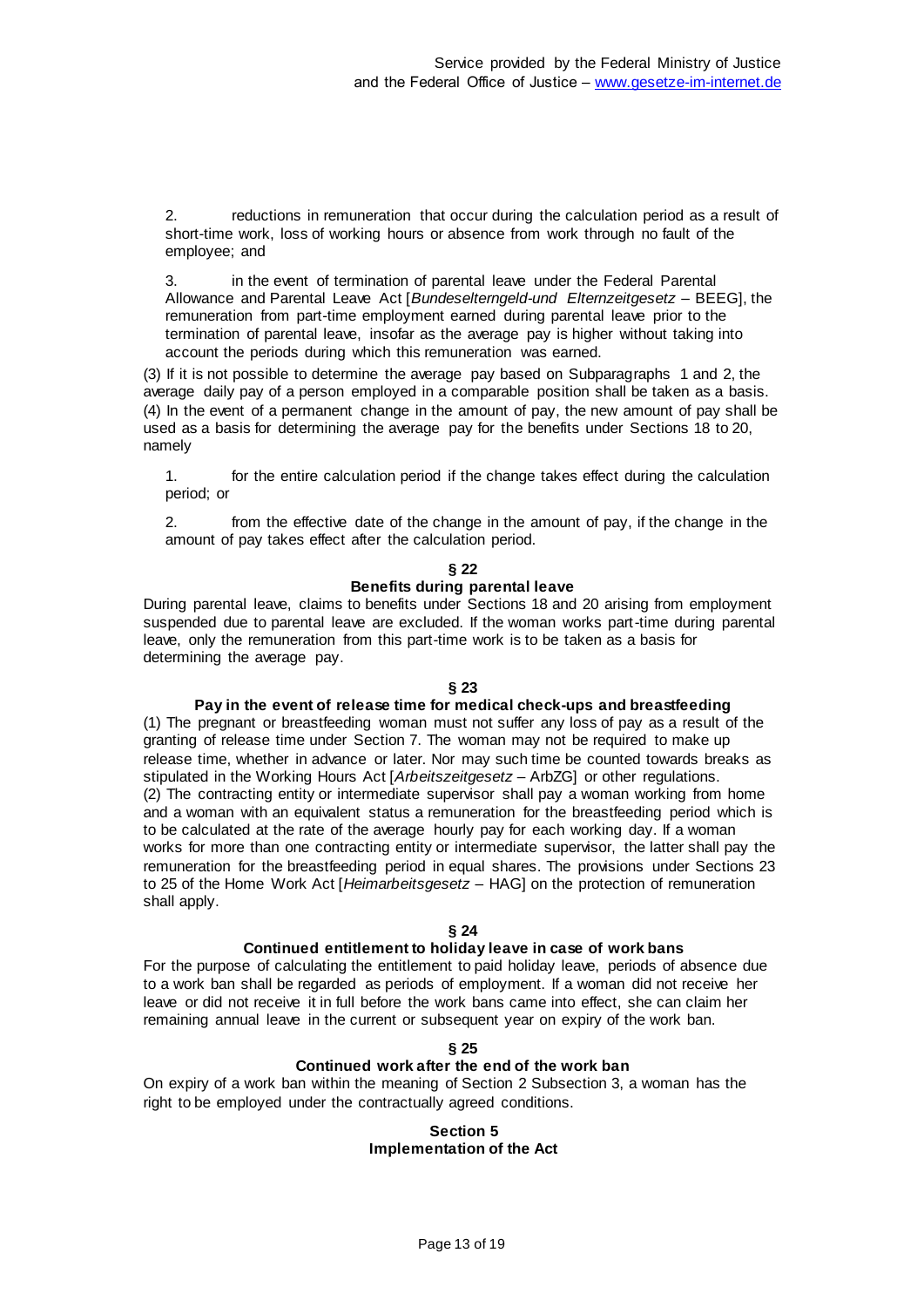### **§ 26 Posting of the Act**

(1) In businesses and administrations where more than three women are regularly employed, the employer must display or post a copy of the Maternity Protection Act in a suitable place for viewing. This does not apply if the employer has made it accessible at all times to employees electronically.

(2) In the case of a woman working from home or her equivalent, the contracting entity or intermediate supervisor shall display or post a copy of this Act in a suitable place for inspection on the premises where home work is issued or accepted. Subparagraph 1 Sentence 2 shall apply accordingly.

# **§ 27**

# **Notification and retention obligations on the part of the employer, prohibition of disclosure by the persons entrusted with supervision**

(1) The employer shall notify the supervisory authority without delay

1. when they have been informed by a woman

a) that she is pregnant; or

b) that she is breastfeeding, unless the employer has already notified the supervisory authority of that woman's pregnancy; or

2. if the employer intends to have a pregnant or breastfeeding woman work

a) until 10 pm according to the provisions of Section 5 Subsection 2 Sentence 2 Number 3; or

b) on Sundays and public holidays according to the provisions of Section 6 Subsection 1 Sentence 2 Number 3 or Subsection 2 Sentence 2 Number 3; or

c) at a prescribed pace within the meaning of Section 11 Subsection 6 Sentence 3 or Section 12 Subsection 5 Sentence 3.

The employer shall not disclose this information to third parties without being authorised to do so.

(2) The employer shall, on request, provide the supervisory authority with the information necessary for that authority to fulfil its duties. The employer must provide the information truthfully, completely and in good time.

(3) On request, the employer shall submit or send documentary evidence of the following to the supervisory authority for inspection:

- 1. the names of pregnant or breastfeeding women in their employment;
- 2. the nature and period of their employment;
- 3. the pay that they have received;
- 4. the results of the assessment of the working conditions under Section 10; and
- 5. any other information required under Subparagraph 2.

(4) The person required to provide information may refuse to answer such questions or to produce such documents where this would expose them or one of their relatives referred to in Section 383 Subsection 1 Sentence 1 to 3 of the Code of Civil Procedure

[*Zivilprozessordnung* – ZPO] to the risk of prosecution for a criminal offence or regulatory offence. The person required to provide the information shall be notified of this.

(5) The employer shall keep the documents referred to in Subparagraph 3 at least until the expiry of two years after the last registration.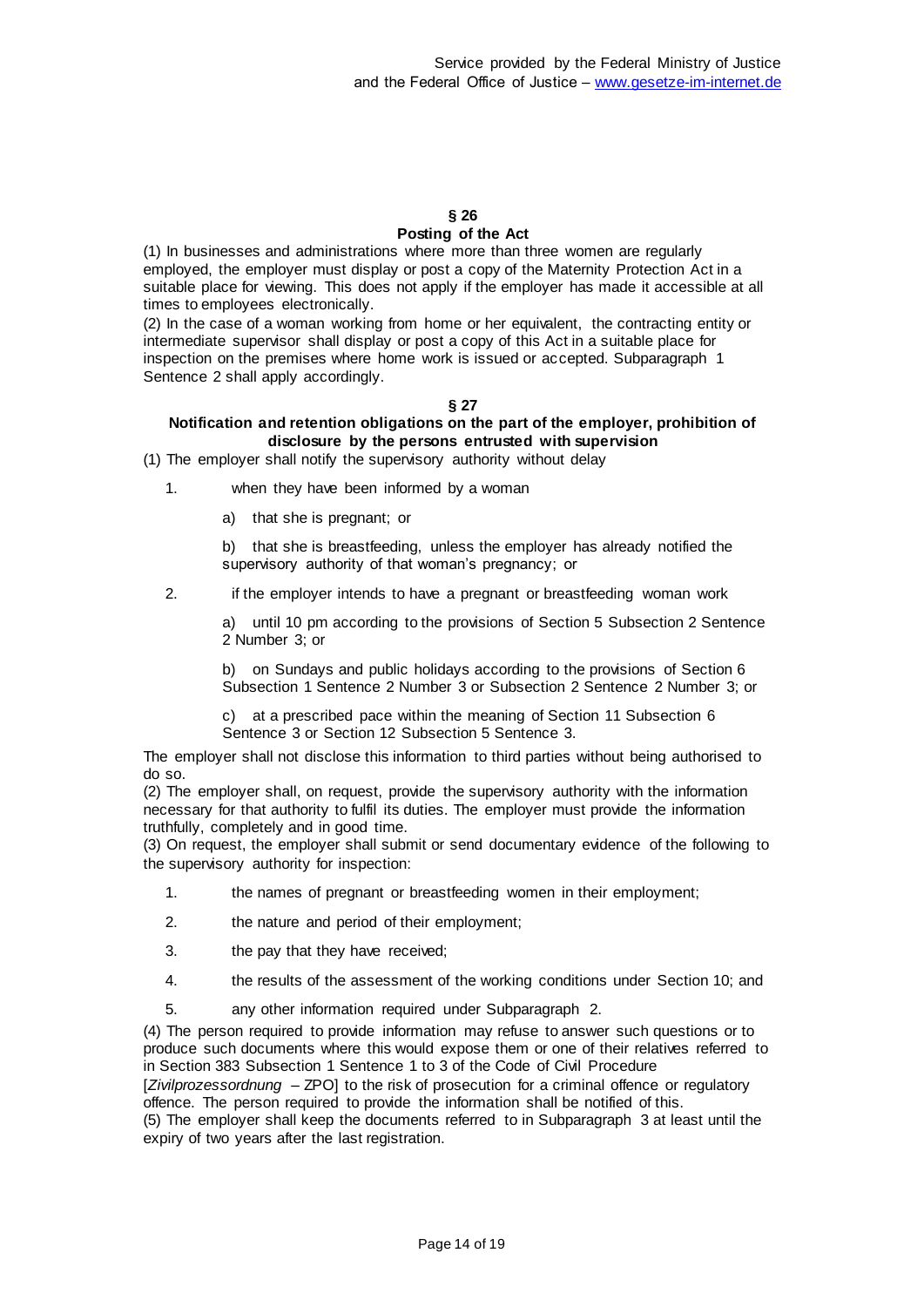(6) The persons of the supervisory authority entrusted with monitoring may only disc lose business and trade secrets of which they have become aware in the course of their monitoring activities to the competent authorities in cases regulated by law or for the prosecution of violations of the law or for the fulfilment of tasks regulated by law for the protection of the environment. Insofar as business and trade secrets constitute information about the environment within the meaning of the Environmental Information Act [*Umweltinformationsgesetz* – UIG], the authority to disclose them shall be governed by the Environmental Information Act.

### **§ 28**

### **Official approval procedure for work between 8 pm and 10 pm**

(1) By way of derogation from Section 5 Subsection 1 Sentence 1, the supervisory authority may, at the employer's request, approve the pregnant or breastfeeding woman working between 8 pm and 10 pm if

1. the woman expressly declares her willingness to do so;

2. there is no medically certified reason to stop her working until 10 pm; and

3. in particular, there is no irresponsible risk to the pregnant woman or her child from working alone.

The application shall be accompanied by documentation of the assessment of the working conditions under Section 14 Subsection 1. The pregnant or breastfeeding woman may withdraw her declaration under Sentence 1 Number 1 at any time with effect for the future. (2) If the supervisory authority does not reject the application or does not impose a ban on work between 8 pm and 10 pm, the employer may have the woman work subject to the conditions of Subparagraph 1. The supervisory authority shall notify the employer without delay after receipt of the application if the documents required for the application under subparagraph 1 are incomplete. The supervisory authority may temporarily impose a ban on work to the extent necessary to ensure the protection of the health of the woman or her child. (3) If the supervisory authority does not reject the application within six weeks after receipt of the complete application, the approval shall be deemed to have been granted. On request, the employer shall receive certification of the granting of the deemed approval (Section 42a of the Administrative Procedure Act – *Verwaltungsverfahrensgesetz* – VwVfG). (4) In all other respects, the provisions of the Administrative Procedure Act shall apply.

### **§ 29**

# **Responsibility and powers of the supervisory authorities, annual report**

(1) Supervision of the implementation of the provisions of this Act and of the regula-tions issued on the basis of this Act shall be the responsibility of the authorities competent under federal state law (supervisory authorities).

(2) The supervisory authorities shall have the same powers as the persons charged with supervision under Section 22 Subsections 2 and 3 of the Occupational Health and Safety Act (*Arbeitsschutzgesetz* – ArbSchG). The fundamental right of inviolability of the home (Section 13 of the Basic Law – *Grundgesetz* – GG) is restricted in this respect.

(3) The supervisory authority may in individual cases order the necessary measures to be taken by the employer to fulfil the obligations arising from Section 2 of this Act and from the statutory orders issued based on Section 31 Subsections 1 to 5. In particular, the supervisory authority may:

1. in particularly justified individual cases, grant exemptions from the ban on additional work under Section 4 Subsection 1 Sentence 1 Number 2 and 4, and from the ban on night work between 10 pm and 6 am under Section 5 Subsection 1 Sentence 1 and Subsection 2 Sentence 1, if

a) the woman expressly declares her willingness to do so;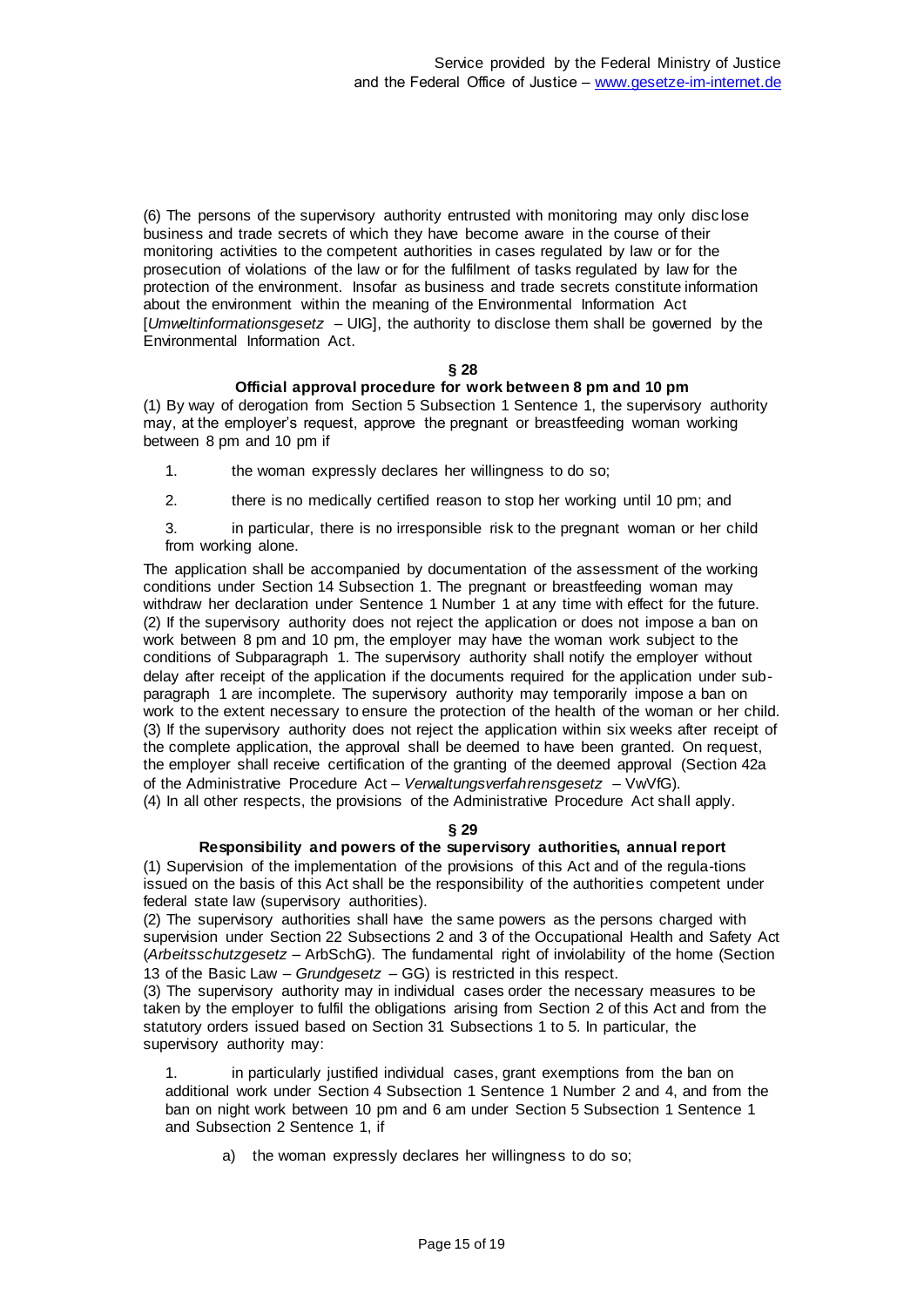b) there is no medically certified reason to stop her working;

c) in the cases referred to in Section 5 Subsection 1 Sentence 1 or Subsection 2 Sentence 1, in particular, an irresponsible risk to the pregnant woman or her child from working alone is excluded;

2. prohibit an employer from having a pregnant or breastfeeding woman work

a) between 8 pm and 10 pm in accordance with Section 5 Subsection 2 Sentence 2; or

b) on Sundays and public holidays in accordance with Section 6 Subsection 1 Sentence 2, or Section 6 Subsection 2 Sentence 2;

3. request details of leave for breastfeeding under Section 7 Subsection 2 and the provision of premises suitable for breastfeeding;

4. request details of the permissible quantity of work under Section 8;

5. request protective measures under Section 9 Subsections 1 to 3 and Section 13;

6. request details of the nature and scope of the assessment of working conditions under Section 10;

7. ban certain activities or working conditions under Section 11 or Section 12;

8. grant exemptions from the provisions under Section 11 Subsection 6 Sentences 1 and 2 and Section 12 Subsection 5 Sentences 1 and 2 if the nature of the work and the pace of work do not pose an irresponsible risk to the pregnant or breastfeeding woman or to her child; and

9. request details of the nature and scope of the documentation and information under Section 14.

The pregnant or breastfeeding woman may withdraw her request under Sentence 2 Number 1 at any time with effect for the future.

(4) The supervisory authority shall advise the employer on the fulfilment of their obligations under this Act and the persons employed by them on their rights and obligations under this Act; this shall not apply to the rights and obligations under Sections 18 to 22.

(5) For establishments and administrations in the area of responsibility of the Federal Ministry of Defence, supervision under Subparagraph 1 shall be carried out by the Federal Ministry of Defence or the agency designated by it at its own responsibility.

(6) The competent supreme federal state authorities shall publish an annual report on the supervisory activities of their subordinate authorities. The annual report shall also include information on the fulfilment of information obligations arising from international conventions or acts of law of the European Union as they relate to maternity protection.

# **§ 30**

### **Maternity Protection Committee**

(1) A Maternity Protection Committee shall be established at the Federal Ministry for Family Affairs, Senior Citizens, Women and Youth with suitable persons representing public and private employers, training organisations, trade unions, student bodies and federal state authorities as well as other suitable persons, in particular from the academic community. The committee shall not have more than 15 members. A substitute member shall be appointed for each member. Membership of the Maternity Protection Committee is unpaid. (2) The Federal Ministry for Family Affairs, Senior Citizens, Women and Youth shall appoint the members of the Maternity Protection Committee and the substitute members in agreement with the Federal Ministry of Labour and Social Affairs, the Federal Ministry of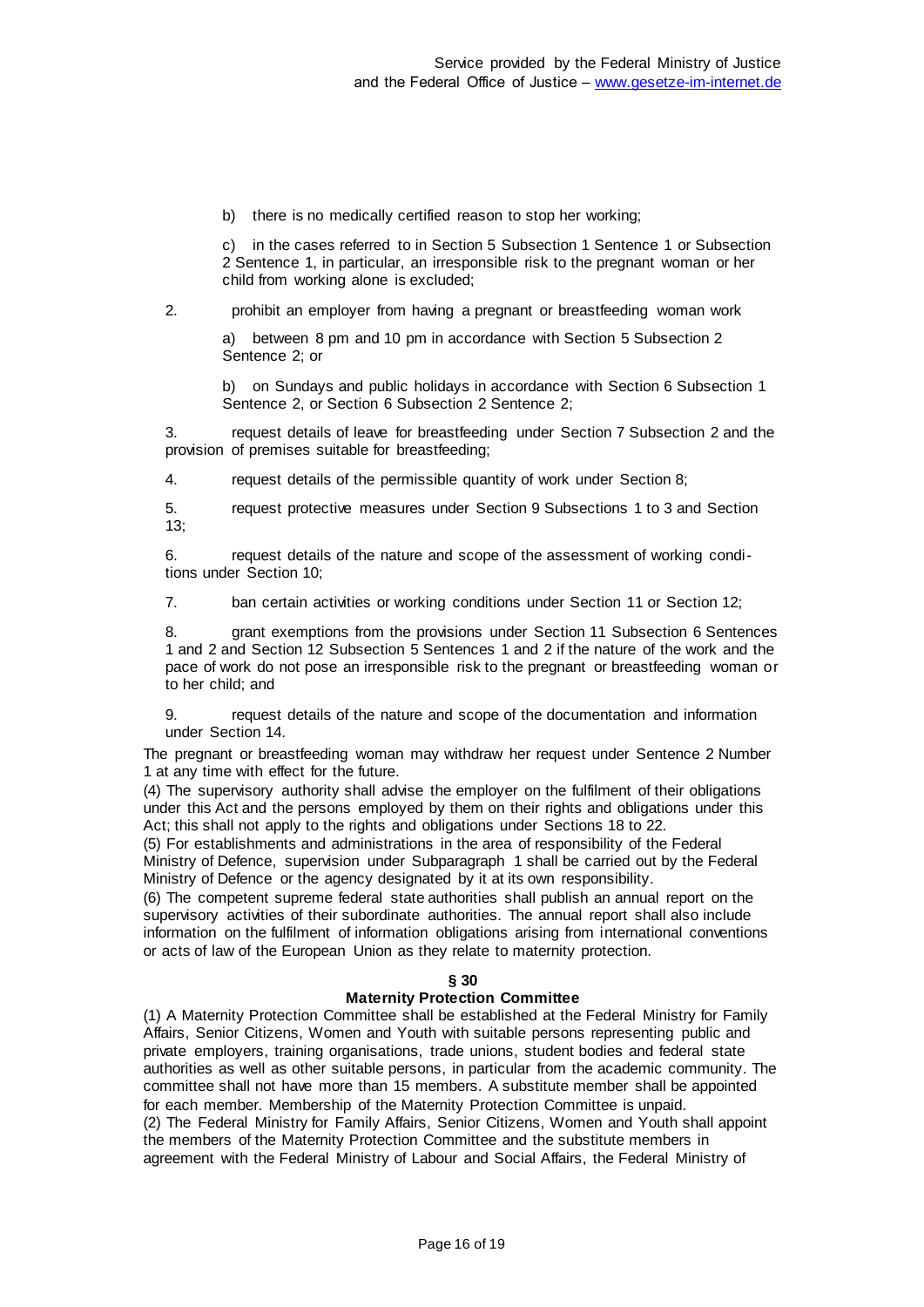Health and the Federal Ministry of Education and Research. The Committee shall adopt its own rules of procedure and elect a chairperson from among its members. The rules of procedure and the election of the chairperson require the approval of the Federal Ministry for Family Affairs, Senior Citizens, Women and Youth. Approval shall be granted in agreement with the Federal Ministry of Labour and Social Affairs and the Federal Ministry of Health. (3) The responsibilities of the Maternity Protection Committee include

1. determining and justifying the nature, extent and duration of the possible irresponsible risks to a pregnant or breastfeeding woman and her child in accordance with scientific findings;

2. establishing safety-related, occupational health and hygiene rules for the protection of pregnant or breastfeeding women and their children; and

3. advising the Federal Ministry for Family Affairs, Senior Citizens, Women and Youth on all issues relating to maternity protection.

The committee shall work closely with the committees under Section 18 Subsection 2 Sentence 5 of the Occupational Health and Safety Act [*Arbeitsschutzgesetz* – ArbSchG]. (4) After review by the Federal Ministry for Family Affairs, Senior Citizens, Women and Youth, by the Federal Ministry of Labour and Social Affairs, by the Federal Ministry of Health and by the Federal Ministry of Education and Research, the Federal Ministry for Family Affairs, Senior Citizens, Women and Youth may, in agreement with the other federal ministries referred to in this subparagraph, publish the rules and findings drawn up by the Maternity Protection Committee under subparagraph 3 in the Joint Ministerial Gazette. (5) The federal ministries and the supreme federal state authorities may send representatives to the meetings of the Maternity Protection Committee. They shall be given the floor at the meeting on request.

(6) The business of the Maternity Protection Committee shall be conducted by the Federal Office of Family Affairs and Civil Society Functions.

### **§ 31**

### **Issuance of legal ordinances**

The Federal Government is authorised to issue ordinances to regulate the following with the consent of the Federal Council:

1. more detailed provisions on the concept of irresponsible risk under Section 9 Subsection 2 Sentence 2 Number 3;

2. more detailed provisions on the implementation of the necessary protective measures under Section 9 Subsections 1 and 2 and Section 13;

more detailed provisions on the nature and scope of the assessment of working conditions under Section 10;

4. determinations regarding unlawful activities and working conditions within the meaning of Section 11 or Section 12 or regarding other activities and working conditions which are unlawful under this Act;

5. more detailed provisions on documentation and information under Section 14;

6. more detailed provisions for determining the average pay within the meaning of Sections 18 to 22; and

7. more detailed provisions on the required content of the notification, its form, the manner of transmission and the recipients of the information to be reported by the employer under Section 27.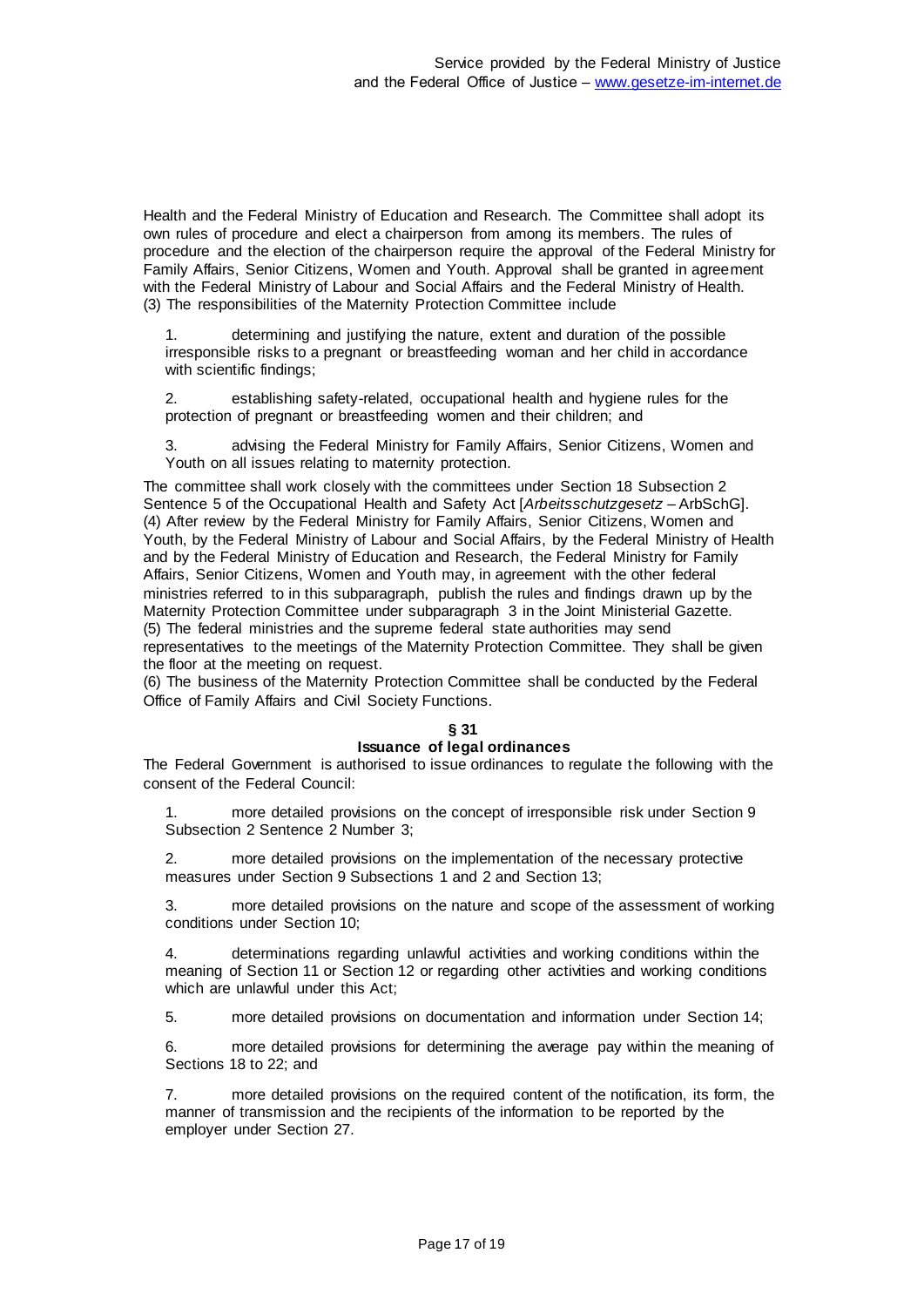# **Section 6 Rules on fines, penal provisions**

#### **§ 32 Fines**

(1) A regulatory offence is committed by anyone who intentionally or negligently

1. has a woman work in contravention of Section 3 subparagraph 1 Sentence 1, also in conjunction with Sentence 4, in contravention of Section 3 Subparagraph 2 Sentence 1, also in conjunction with Sentence 2 or 3, in contravention of Section 3 Subparagraph 3 Sentence 1, Section 4 Subparagraph 1 Sentence 1, 2 or 4 or Section 5 Subparagraph 1 Sentence 1, Section 6 Subparagraph 1 Sentence 1, Section 13 Subparagraph 1 Number 3 or Section 16;

2. fails to grant a rest period, or does not do so properly or in a timely manner, in contravention of Section 4 subparagraph 2;

3. has a woman work in contravention of Section 5 Subparagraph 2 Sentence 1 or Section 6 Subparagraph 2 Sentence 1;

4. does not release a woman from work in contravention of Section 7 subparagraph 1 Sentence 1, also in conjunction with Sentence 2, or in contravention of Section 7 Subparagraph 2 Sentence 1;

5. assigns home work in contravention of Section 8 or Section 13 Subparagraph 2; fails to assess a hazard or fails to do so properly or in good time or fails to carry out an investigation properly or in good time in contravention of Section 10 Subparagraph 1 Sentence 1, also in conjunction with an ordinance under Section 31 Number 3,

6. fails to determine a protective measure, fails to determine it correctly or fails to determine it in good time, in contravention of Section 10 Subparagraph 2 Sentence 1, also in conjunction with an ordinance under Section 31 Number 3;

7. in contravention of Section 10 Subparagraph 3, has a woman engage in any work other than that specified therein;

8. fails to prepare documentation, fails to prepare it correctly, fails to prepare it completely or fails to prepare it in time, in contravention of Section 14 Subparagraph 1 Sentence 1 in conjunction with an ordinance under Section 31 Number 5,

9. fails to provide information or provide it correctly, completely or in good time in contravention of Section 14 Subparagraph 2 or 3, in each case in conjunction with an ordinance under Section 31 Number 5,

10. fails to notify the supervisory authority, fails to notify it correctly or fails to notify it in good time in contravention of Section 27 Subparagraph 1 Sentence 1;

11. discloses information in contravention of Section 27 Subparagraph 1 Sentence 2;

12. fails to provide information or to provide it correctly, completely or in good time in contravention of Section 27 Subparagraph 2;

13. fails to submit a document, fails to submit it correctly or fails to submit it at all or in good time in contravention of Section 27 Subparagraph 3;

14. fails to retain a document or to retain it for at least two years in contravention of Section 27 Subparagraph 5;